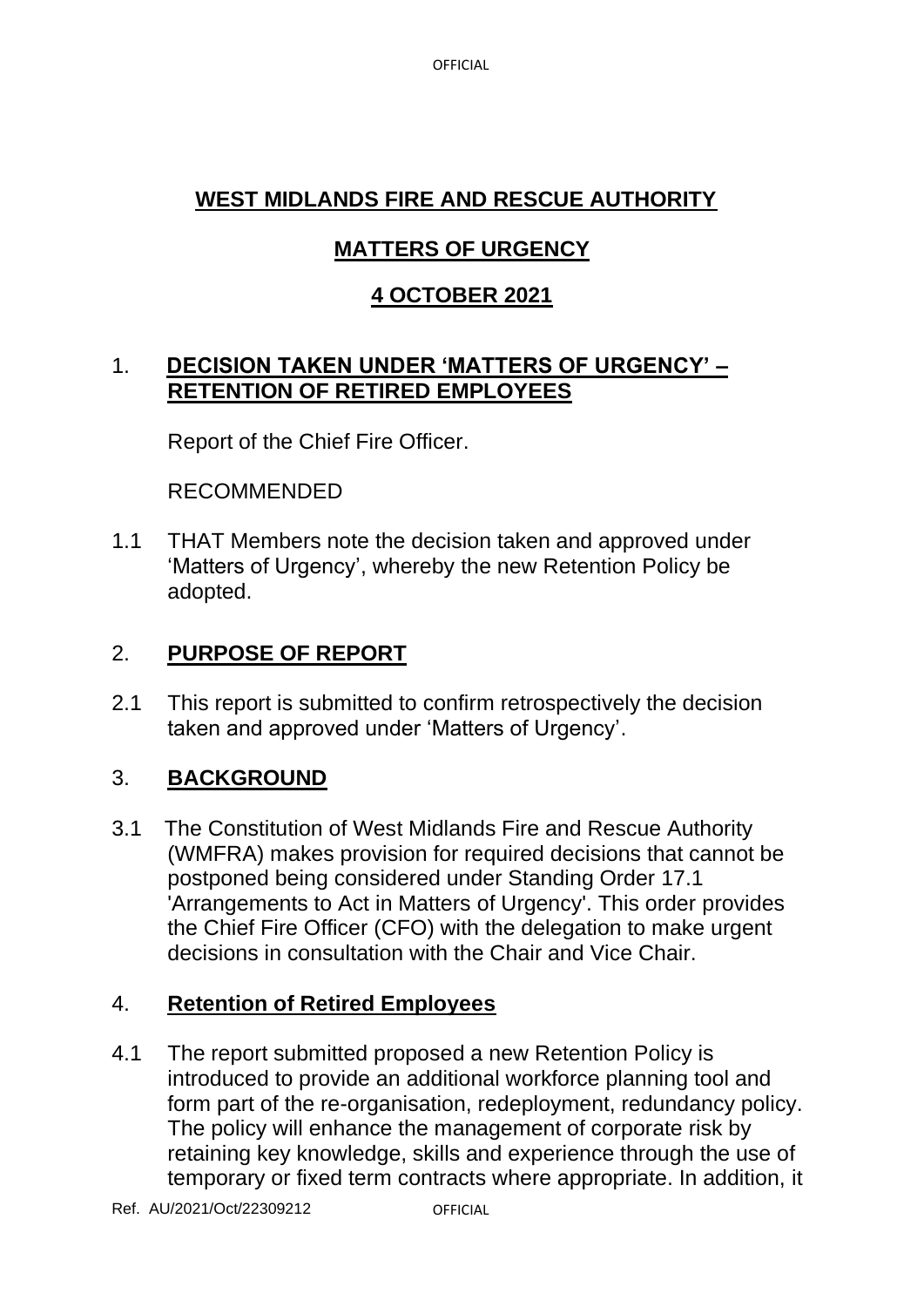will enable and support WMFRA to improve its talent management succession planning processes. It may also support financial efficiencies in support of the Community Risk Management Plan (CRMP).

#### 4.2 It was RECOMMENDED:

 That the Chief Fire Officer adopt a new Retention Policy for employees who express a desire to remain employed by WMFRA following retirement and satisfy the criteria set out in the Retention Policy as per Appendix 2.

 That the Chief Fire Officer makes this decision in consultation with the Chair, Vice Chair, Clerk and Monitoring Officer.

 That the resolution is reported to the next ordinary meeting of the Fire Authority.

The decision was made in accordance with Standing Orders by the Chief Fire Officer in consultation with the Chair, Vice Chair, Opposition Leader and Clerk to the Authority. It was resolved that the decision be reported to the next ordinary meeting of the Fire Authority.

The report outlining the recommendation and decision is available within the Retention of Retired Employees Report.

### 5. **EQUALITY IMPACT ASSESSMENT**

5.1 In preparing this report a full Equality Impact Assessment has not been undertaken.

### 6. **LEGAL IMPLICATIONS**

6.1 There are no legal implications arising from this report. Legal implications for the decision are outlined within the Retention of Retired Employees Report.

### 7. **FINANCIAL IMPLICATIONS**